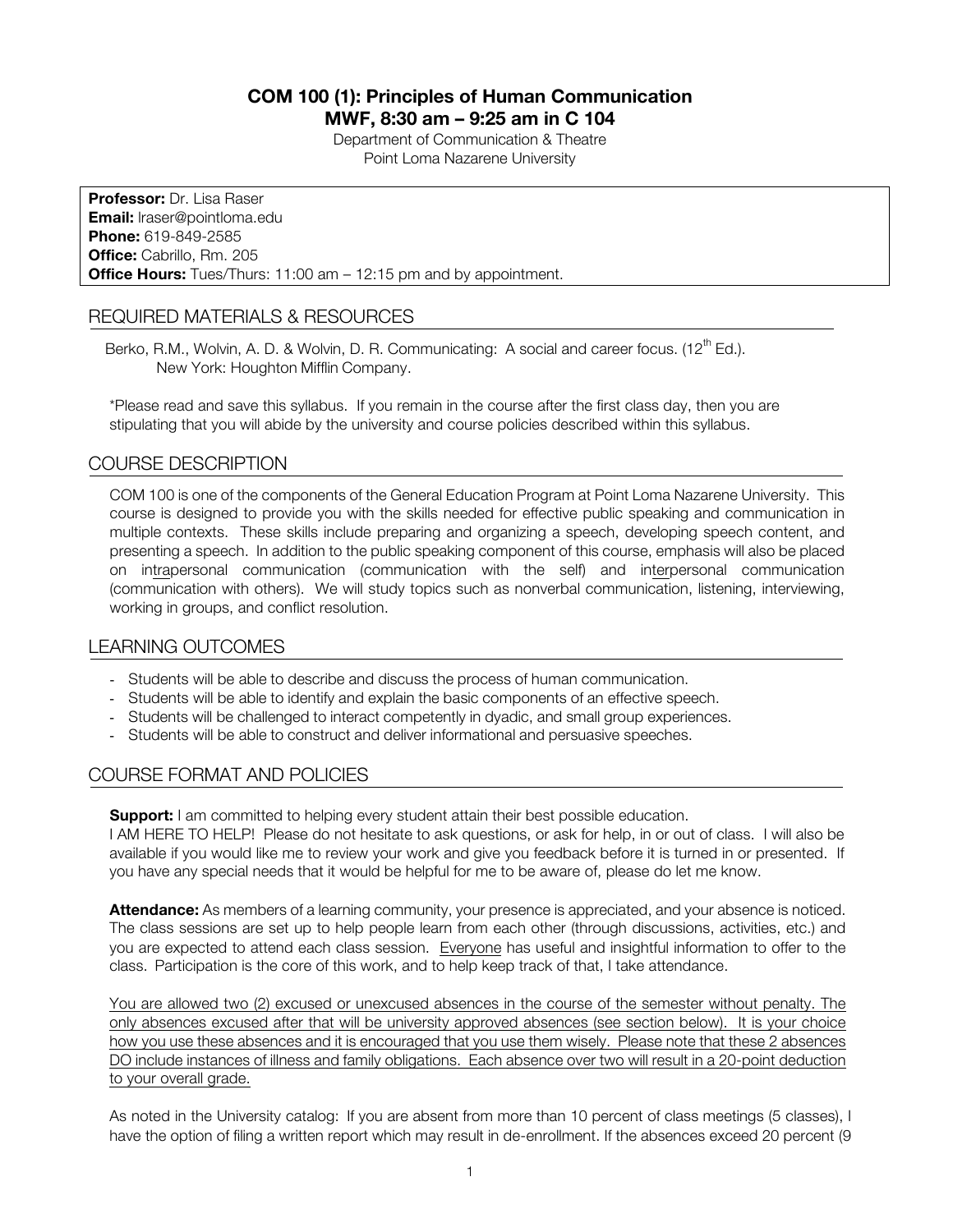classes), you may be de-enrolled without notice. If the date of de-enrollment is past the last date to withdraw from a class, you will be assigned a grade of W or WF consistent with university policy in the grading section of the catalog. See Academic Policies in the undergrad student catalog.

**University Approved Absences:** Absences for certain events and obligations recognized by the University (i.e.: participation in sports, forensics, music tours, etc.) may be counted as "excused." Please notify me at least one week prior to such absences with documentation and contact information from the sponsoring program/department. You are responsible for making up all work missed due to absences in a timely manner, to be worked out ahead of time with me.

**Late to Class/Leaving Early:** It is an expectation of this class community that we begin our class time *together*, and complete our class time *together* each day. Instances of habitual lateness are a distraction to our class community and may impact your ability to participate fully in the course. Therefore, I do make note when you are late to class and four tardies will equal one absence. Please talk to me early in the semester if you have any questions or concerns about this policy.

Being absent for more than 20 minutes during any part of a class period, whether at the beginning, middle, or end, will constitute an absence. Similarly, it is expected that you remain actively engaged in the classroom activities until the entire class has been dismissed for the day. If you absolutely must leave early one day for an important/legitimate/emergency reason, please approve it with me at the class period prior or via email. (Please arrange any meetings with your major adviser so that they do not conflict with your class schedule.)

**Late Work/Make-Up Work:** All work is expected on the planned "due dates" - at the beginning of the class period when they are due. In general, no late or make-up written assignments/presentations will be allowed. In the event of a documented personal emergency and at my discretion, make-up work *may* be accepted for half credit. If you are absent on the day of a test or a presentation, I will only consider a make-up opportunity if you have communicated with me in advance of your absence and you have written documentation of a personal emergency (for example, a signed note from your doctor). Depending upon the circumstance surrounding the absence, a make-up opportunity may not receive full credit.

**Incomplete:** Incompletes will only be granted under extreme circumstances, given reasonable justification.

**Electronic Devices:** The use of cell phones and laptops/tablets during class is prohibited unless I ask for them to be used as a specific part of a class activity. Please join me in turning off or silencing all cell phones, laptops, and similar electronic devices and keeping them out of sight for the duration of class. This policy was influenced by two important pieces of research: 1. Faria Sana, Tina Weston, and Nicholas J. Cepeda, "Laptop Multitasking Hinders Classroom Learning for Both Users and Nearby Peers," *Computers and Education* (March 2013): "We found that participants who multitasked on a laptop during a lecture scored lower on a test compared to those who did not multitask, and participants who were in direct view of a multitasking peer scored lower on a test compared to those who were not. The results demonstrate that multitasking on a laptop poses a significant distraction to both users and fellow students and can be detrimental to comprehension of lecture content." 2. Pam A. Mueller and Daniel M. Oppenheimer, "The Pen Is Mightier Than the Keyboard: Advantages of Longhand Over Laptop Note Taking" (April 2014). In this study, the authors found that students who hand wrote their notes during lectures remembered more material than students who used laptops for notetaking because they could not write everything down verbatim. The extra processing required by the hand writers to select important over extraneous information was beneficial for their retention of the material they were learning.

**Email:** I will frequently use email to communicate with you and I do my best to respond to your emails as promptly as possible. I will respond to emails Monday-Friday from 8:00 am – 4:00 pm. If you send me an email over the weekend or on a holiday, I will respond on the following school day.

**Written Work:** Please type, double-space and staple all written work unless instructed otherwise.It is my expectation that all writing will be clear, coherent, and free of grammatical/spelling errors. Please proof all written work – your grade will reflect both the substance and the style of your writing. When working on the computer, try to plan for the "unexpected" but predictable problems: plan extra time for library printing lines and back up files as you go.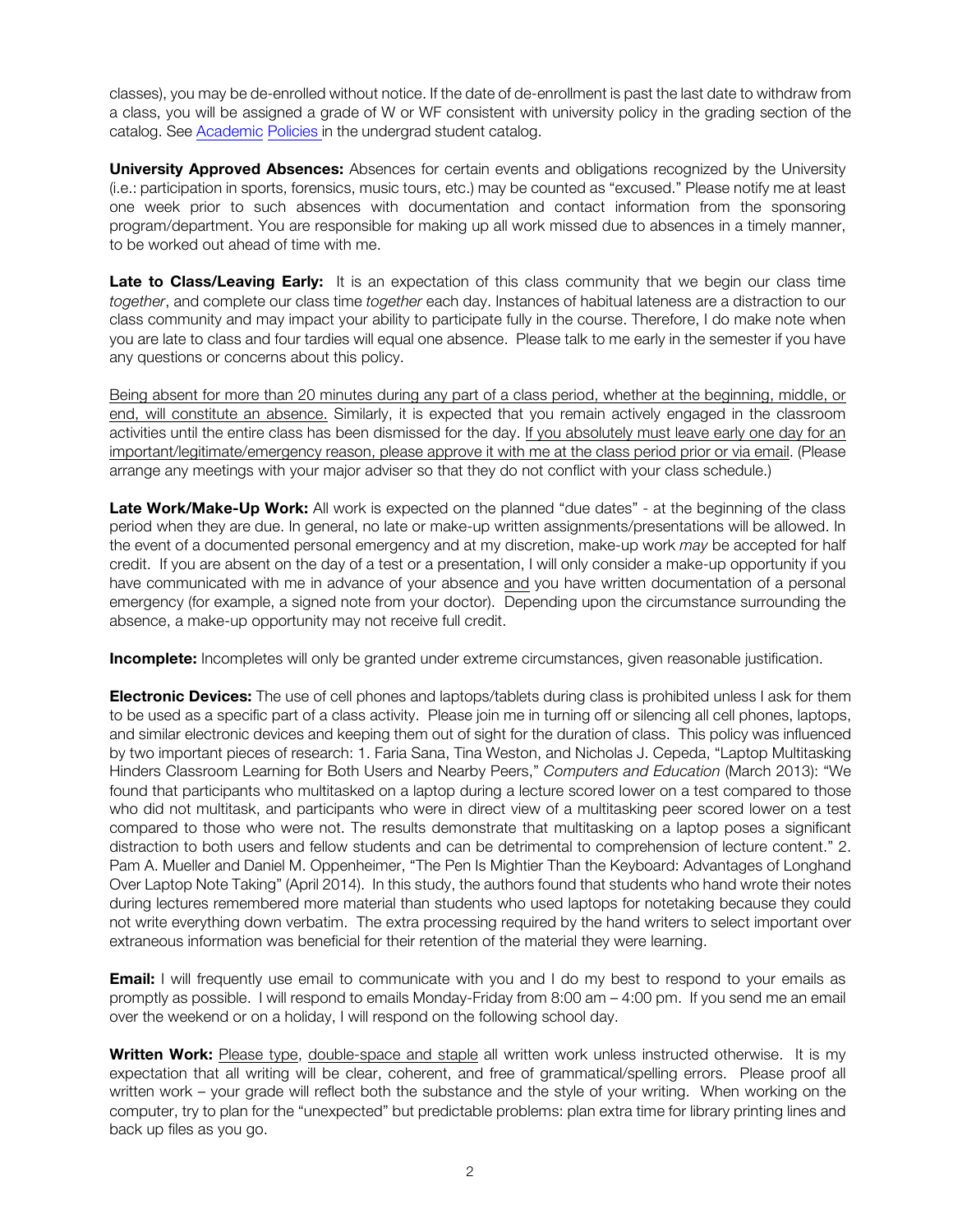### **Student Responsibility:**

It is the student's responsibility to maintain his/her class schedule. Should the need arise to drop this course (personal emergencies, poor performance, etc.), the student has the responsibility to follow through (provided the drop date meets the stated calendar deadline established by the university), not the instructor. Simply ceasing to attend this course or failing to follow through to arrange for a change of registration (drop/add) may easily result in a grade of F on the official transcript.

### **Final Exam Policy:**

Successful completion of this class requires taking the final examination on its scheduled day. The final examination schedule is posted on the Class Schedules site. Final exams will not be given early before our assigned date/time. Please arrange any activities or transportation for the break around this finals schedule so that you can be present to take the test at the assigned time.

#### **Academic Dishonesty:**

Students should demonstrate academic honesty by doing original work and by giving appropriate credit to the ideas of others. As stated in the university catalog, "Academic dishonesty is the act of presenting information, ideas, and/or concepts as one's own when in reality they are the results of another person's creativity and effort. Such acts include plagiarism, copying of class assignments, and copying or other fraudulent behavior on examinations. A faculty member who believes a situation involving academic dishonesty has been detected may assign a failing grade for a) that particular assignment or examination, and/or b) the course." See Academic Policies in the undergrad student catalog.

### **Academic Accommodations:**

While all students are expected to meet the minimum academic standards for completion of this course as established by the instructor, students with disabilities may require academic accommodations. At Point Loma Nazarene University, students requesting academic accommodations must file documentation with the Disability Resource Center (DRC), located in the Bond Academic Center. Once the student files documentation, the Disability Resource Center will contact the student's instructors and provide written recommendations for reasonable and appropriate accommodations to meet the individual learning needs of the student. This policy assists the University in its commitment to full compliance with Section 504 of the Rehabilitation Act of 1973, the Americans with Disabilities (ADA) Act of 1990, and ADA Amendments Act of 2008, all of which prohibit discrimination against students with disabilities and guarantees all qualified students equal access to and benefits of PLNU programs and activities.

## **Ferpa Policy:**

In compliance with federal law, neither PLNU student ID nor social security number will be used in publicly posted grades or returned sets of assignments without student written permission. This class will meet the federal requirements by (each faculty member choose one strategy to use: distributing all grades and papers individually; requesting and filing written student permission; or assigning each student a unique class ID number not identifiable on the alphabetic roster.). Also in compliance with FERPA, you will be the only person given information about your progress in this class unless you have designated others to receive it in the "Information Release" section of the student portal. See Policy Statements in the undergrad student catalog.

## CLASS ASSIGNMENTS & COURSE SCHEDULE

You must complete all of the course assignments/speeches and take the final exam in order to pass the class, regardless of point totals.

**Speeches:** There are three (3) major speaking assignments required for this course: Two are individual (informative and persuasive) and one will be a group presentation. For each speech, you will turn in an outline and notecards on the day that you speak. You will receive detailed assignment guidelines for each speech on the date that it is assigned (see schedule.) You must be ready to present your speech on the date you are assigned to speak. It is your responsibility to know this date. If you do not show up on your assigned speaking day, you will fail the speech. If you are late to class on your speech day, you jeopardize partial credit for your speech. If there are extenuating circumstances (medical or family emergencies, PLNU team games/activities), you may prearrange to exchange speech days with another student if prior notice is given to the instructor. I am not responsible for finding another student to switch with you. Please note: You must create a "Live Text" account at the beginning of the semester or you will not receive a final grade in this course.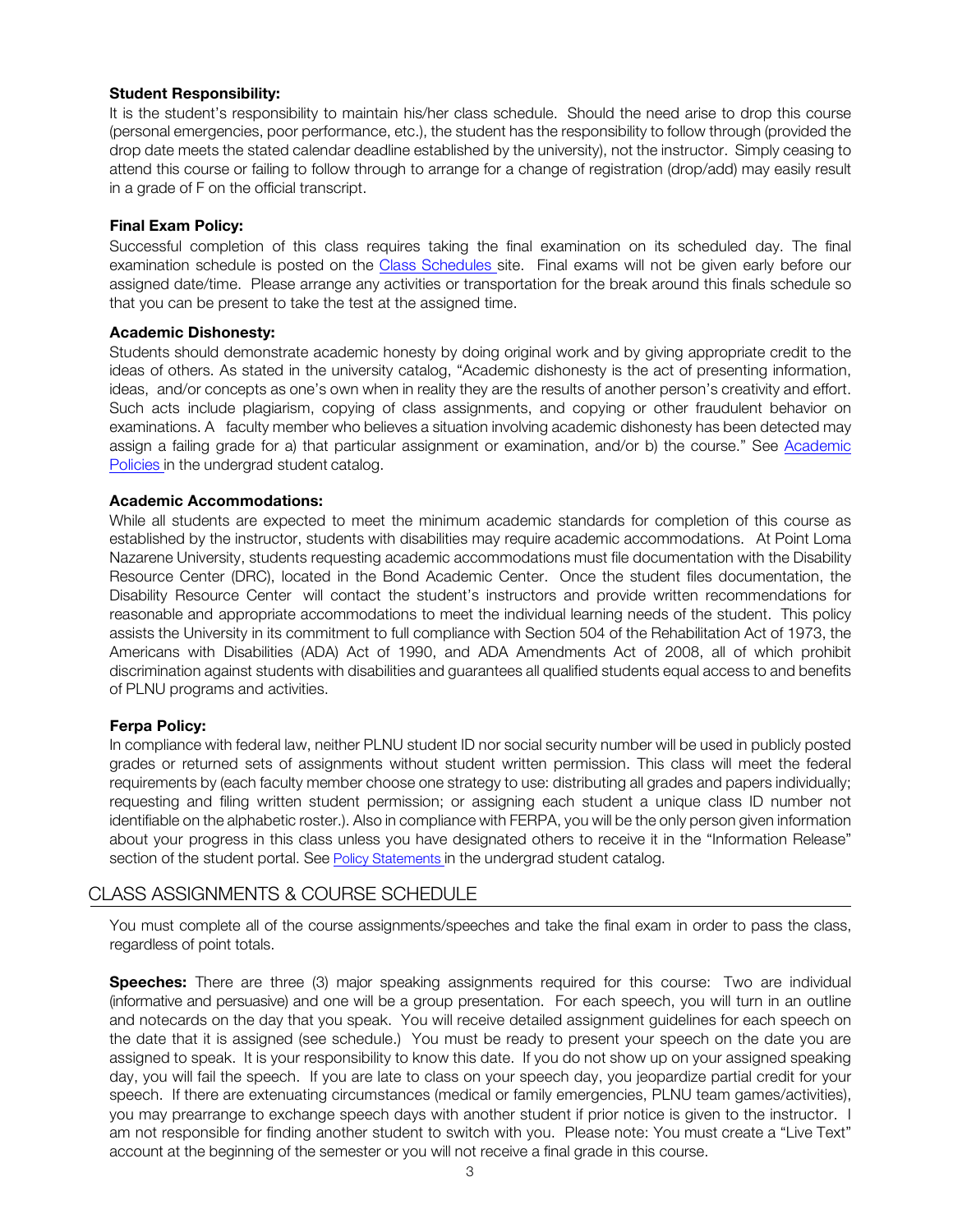During speech days, you are expected to be an attentive and supportive audience member. Please NEVER walk in or out of the classroom during a speech. If you are engaging in distracting behavior (talking, using an electronic device, writing, sleeping, etc.) while another student is presenting, you will lose points on your own speech. At times you will be asked to provide oral and/or written feedback to your peers about their speeches.

**Mini-Speeches:** There will be three "mini-speeches" (introduction, toasts, and impromptu). These speeches will not be graded, but you will receive 10 participation points for thoughtful preparation and delivery of each. Mini speeches must be completed in the designated class period on the schedule and cannot be made up.

**Reading Quizzes: Reading Quizzes:** You will have reading quizzes throughout the semester on select chapters of the text (see course schedule for dates). You may bring one 3x5 notecard (front and back) of handwritten notes to class as an aid for the quiz. You will turn in your note card with the quiz. Quizzes will consist of a mix of multiple choice, T/F, fill-in-the-blank, and short response/essay questions. At the end of the semester, **the quiz with the lowest score will be dropped.**

**Quiz Policy: Quizzes will not be given early.** If you are absent (for illness or travel, for example) on the day of a quiz, that first quiz grade will be dropped. If you miss more than one quiz, make-up quizzes will only be given if you have a personal emergency with written documentation *and* you notify me in advance of your absence. Exception to this policy: a first and subsequent missed quiz may be made up only for instances of University approved absences (debate team, athletic team travel, field trip for another class, etc.). Reading quizzes will be given at the beginning of class. If you come late to class, you will not be given extra time to complete a quiz.

**Final Exam:** The final exam will include material from the book and in-class discussion/activities. The exam may contain T/F, Multiple Choice, Matching, Fill-in-the-blank, and short response/essay questions. You will receive a study guide before the exam to aid you in your preparation. Please note: The final exam will not be given early before our assigned date/time. Please arrange any activities and transportation for the break around this finals schedule so that you can be present to take the test at your assigned time above.

**StoryCorps Interview/Assignment:** You will interview an acquaintance or loved one using the free StoryCorps app and upload your interview to the StoryCorps online platform (America's oral history project). Once uploaded, your interview will be added to an archive at the American Folklife Center at the United States Library of Congress. At the end of the semester, you will turn in a reflective essay which chronicles: a review of another interview on the StoryCorps website, your own interview questions, and a complete description of your interview experience. If you would like to find out more about StoryCorps, visit: https://storycorps.org

**In-Class (or take home) Assignments:** At times you will be given short assignments or exercises in class (or to take home) that are worth points toward your final grade. These assignments may include written responses/reflections, speaking practice, peer feedback, home learning, group work, etc. The point value for these assignments may vary, but will be clearly designated on the assignment.

**Extra-Credit Opportunity:** I am offering one extra credit opportunity this semester for Com 100 and it involves your attendance and a written reflection about one of PLNU Writer's Symposium events. This year, our campus is hosting great thinkers and writers such as: Deepak Chopra, Jane Smiley, Krista Tippett, Kareem Abdul-Jabbar, and others. These are ticketed events (cost is \$5 for students). For more information and to purchase tickets, visit: https://www.pointloma.edu/events/writers-symposium-sea

To receive 10 points of extra credit, please choose one of the ticketed events (not a chapel talk) to attend and reflect upon.You will write a complete 2-page reflection that discusses what you learned from the experience. In addition, please make specific connections between what you heard and your learning in Com 100. Please do some analysis of the speaker and their speaking style (consider: nonverbals, delivery, connection with their audience, etc.) Your write-up is due in class by Monday, Feb  $26<sup>th</sup>$ .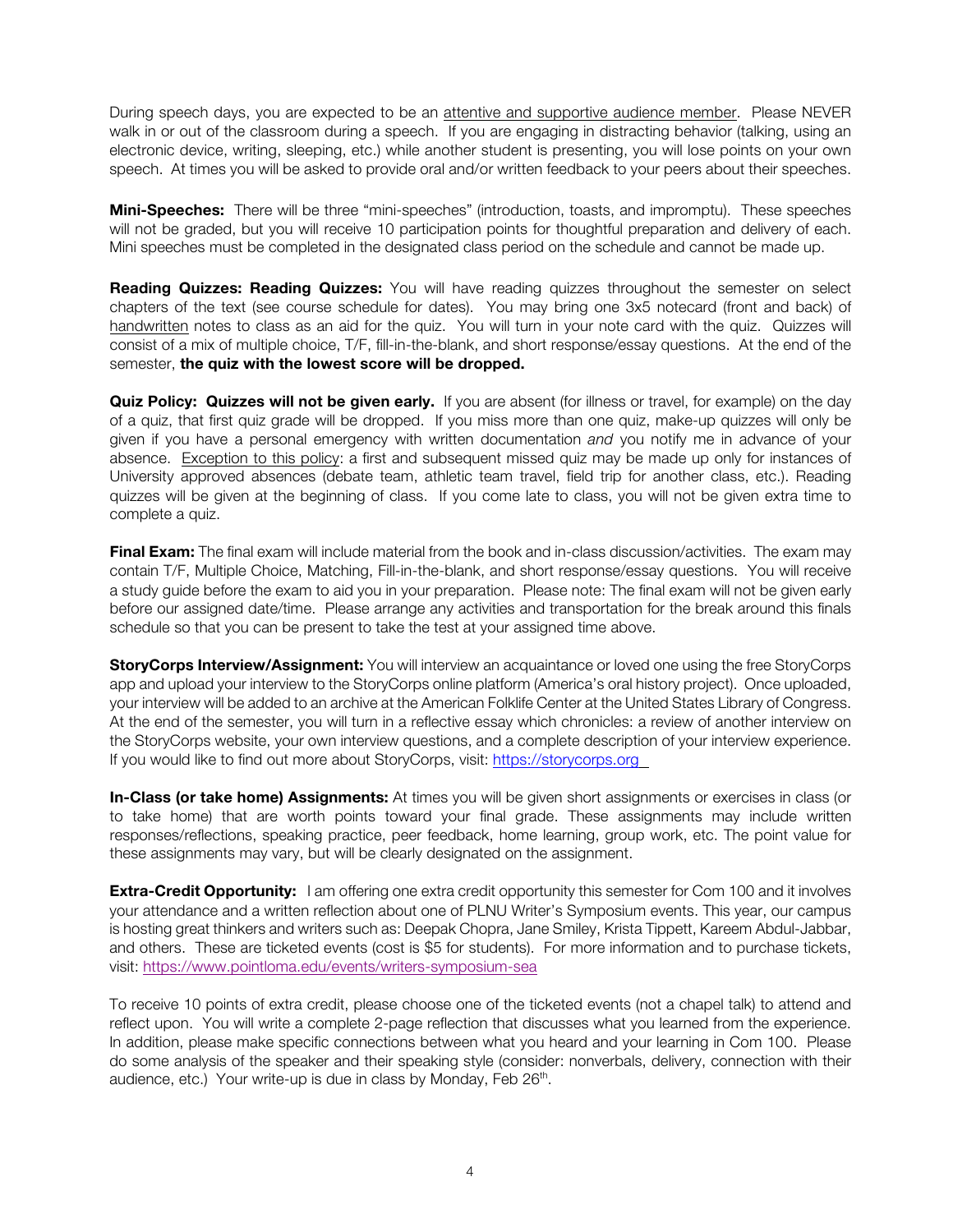# ASSESSMENT & GRADING

| Grade Scale (% to Letter): |    |          |      |
|----------------------------|----|----------|------|
| 93-100                     | А  | 73-76.9% | C    |
| $90 - 92.9\%$              | А- | 70-72.9% | C-   |
| 87-89.9%                   | B+ | 67-69.9% | $D+$ |
| 83-86.9%                   | В  | 63-66.9% | D    |
| 80-82.9%                   | в- | 60-62.9% | D-   |
| 77-79.9%                   | 3+ | 0-59     |      |

#### Point Distribution

| <b>COURSE REQUIREMENTS</b>                           | <b>Number of Points</b><br><b>AVAILABLE</b> | <b>Number of Points</b><br>I EARNED |
|------------------------------------------------------|---------------------------------------------|-------------------------------------|
| Informative Speech                                   | 100                                         |                                     |
| Group Speech                                         | 100                                         |                                     |
| Persuasive Speech                                    | 120                                         |                                     |
| Reading Quizzes (7 x 15 pts each)                    | 105                                         |                                     |
| Final Exam                                           | 100                                         |                                     |
| StoryCorps Interview Assignment                      | 100                                         |                                     |
| Mini Speeches, In-Class (or take home) Assignments   | 90                                          |                                     |
| <b>TOTAL</b>                                         | $715*$                                      |                                     |
| - Absence/Tardy penalties (20 pts. per absence after | (e.g., 3 absences                           |                                     |
| 2 absences)                                          | $= -20$                                     |                                     |

**\*** At the end of the course, the total point value may be slightly higher or lower than the number above. While I strive to stay close to this amount, there may be occasions where we will need to add or delete short assignments or quizzes that would adjust the total point value of the course.

## **Tentative Course Schedule**

- Subject to change with fair notice.
- Please complete reading prior to arriving at class on the assigned due date.

| WK             | Date             | In-Class                               | Reading/Assignments Due |
|----------------|------------------|----------------------------------------|-------------------------|
|                | T1/9             | Welcome/Course Introduction            |                         |
|                | W 1/10           | Self-Introduction-Mini Speech (10 pts) |                         |
|                | F 1/12           | Self-Introduction-Mini Speech (10 pts) | Ch 1: pgs. 1-12         |
|                |                  | An Introduction to Human               |                         |
|                |                  | Communication                          |                         |
| 2              | M 1/15           | MLK Holiday                            | No Class                |
|                | W 1/17           | Verbal Communication                   | Ch. 2                   |
|                |                  | <b>Reading Quiz</b>                    |                         |
|                | F 1/19           | Verbal Communication                   | Ch. 2                   |
| 3              | M 1/22           | Nonverbal Communication                | Ch. 3                   |
|                |                  | <b>Reading Quiz</b>                    |                         |
|                | W 1/24           | Nonverbal Communication                | Ch. 3                   |
|                | F 1/26           | Informative Speech                     | Ch 14                   |
|                |                  | Informative Speech Assigned            |                         |
| $\overline{4}$ | M 1/29           | Planning the Message                   | Ch 11                   |
|                | W 1/31           | Developing the Message                 | Ch 12                   |
|                |                  | <b>Reading Quiz</b>                    |                         |
|                | F <sub>2/2</sub> | Developing the Message                 | Ch 12                   |
| 5              | M <sub>2/5</sub> | Structuring the Message                | Ch 13                   |
|                |                  | <b>Reading Quiz</b>                    |                         |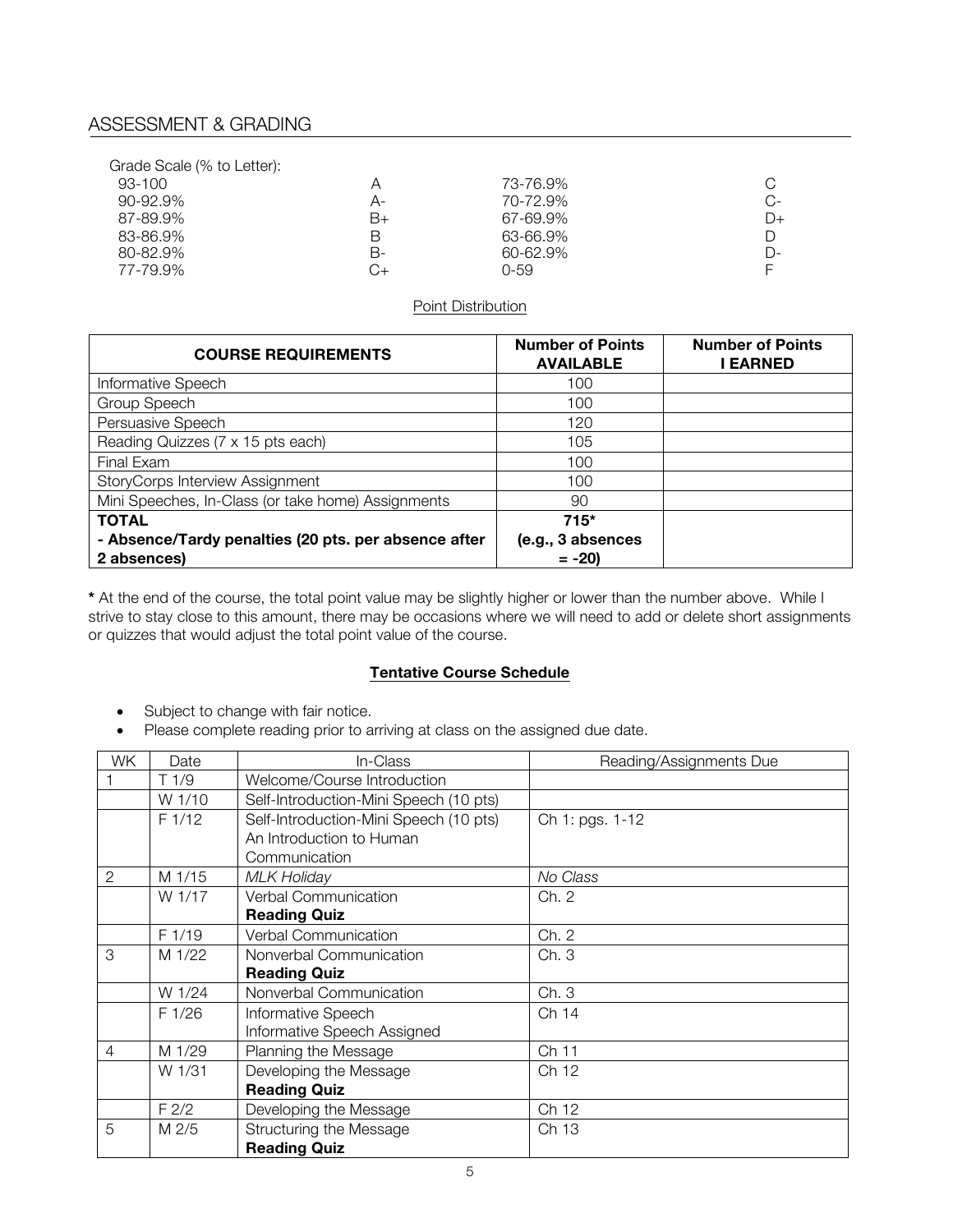|                | W 2/7       | Structuring the Message              | Ch 13                                       |
|----------------|-------------|--------------------------------------|---------------------------------------------|
|                | F 2/9       | Presenting the Message               | Ch 16                                       |
| 6              | M 2/12      | Presenting the Message               | Ch 16                                       |
|                |             |                                      | Reading on Speech Anxiety by Rothwell on    |
|                |             |                                      | Canvas                                      |
|                |             |                                      | Written Reflection on Rothwell due          |
|                | W 2/14      | Informative Speech Workshop          | <b>Bring complete draft of Informative</b>  |
|                |             |                                      | Speech Outline (10 pts.)                    |
|                | F2/16       | Dr. Raser will be presenting at the  | No Class                                    |
|                |             | <b>Western States Communication</b>  |                                             |
|                |             | Conference at Santa Clara University |                                             |
| $\overline{7}$ | M 2/19      | Listening                            | Ch. 4                                       |
|                |             | <b>Reading Quiz</b>                  | Writer's Symposium Week at PLNU             |
|                |             |                                      | (see syllabus for extra credit opportunity) |
|                | W 2/21      | <b>Informative Speeches</b>          | Final Outline and notecards due on the      |
|                |             |                                      | day that you present                        |
|                | F 2/23      | <b>Informative Speeches</b>          |                                             |
| 8              | M 2/26      | <b>Informative Speeches</b>          | Optional: Extra Credit Write-Up due         |
|                | W 2/28      | <b>Informative Speeches</b>          |                                             |
|                | F 3/2       | <b>Informative Speeches</b>          | <b>Self-Evaluation due on Canvas</b>        |
| $\mathsf 9$    | $3/5 - 3/9$ | <b>Spring Break</b>                  | <b>No Classes</b>                           |
| 10             | M 3/12      | Group Communication                  | Ch. 9                                       |
|                |             | Assign Group Speech                  |                                             |
|                | W 3/14      | The Self and Perception              | Ch. 5                                       |
|                |             | <b>Reading Quiz</b>                  |                                             |
|                |             | Work on Group Presentations          |                                             |
|                | F 3/16      | The Self and Perception              | Ch. 5                                       |
|                |             | Work on Group Presentations          |                                             |
| 11             | M 3/19      | Interviewing                         | Ch. 8                                       |
|                |             | Assign StoryCorps Interview          |                                             |
|                | W 3/21      | <b>Group Speeches</b>                | Outline and notecards due on the day        |
|                |             |                                      | that you present                            |
|                | F 3/23      | <b>Group Speeches</b>                |                                             |
| 12             | M 3/26      | <b>Group Speeches</b>                |                                             |
|                | W 3/28      | Toasts (10 pts.)                     | Prepare Toast for class                     |
|                | F 3/30      | <b>Easter Break</b>                  | <b>No Class</b>                             |
| 13             | M 4/2       | <b>Easter Break</b>                  | <b>No Class</b>                             |
|                | W 4/4       | Persuasive Speaking                  | Ch. 15                                      |
|                |             | <b>Reading Quiz</b>                  |                                             |
|                |             | Discuss Persuasive Speech            |                                             |
|                | F 4/6       | Impromptu Speeches (10 pts.)         |                                             |
| 14             | M 4/9       | Interpersonal Com and Conflict       | Ch. 7                                       |
|                |             | <b>Reading Quiz</b>                  |                                             |
|                | W 4/11      | What knowing requires                | McEntyre reading: "What are we willing to   |
|                |             |                                      | know? on Canvas                             |
|                |             |                                      | <b>Written reflection due</b>               |
|                | F4/13       | Persuasive Speech Workshop           | <b>Bring complete draft of Persuasive</b>   |
|                |             |                                      | Speech Outline (10 pts.)                    |
| 15             | M 4/16      | Final Exam Review/Prep for Speeches  |                                             |
|                | W 4/18      | <b>Persuasive Speeches</b>           | Final outline and notecards due on the      |
|                |             |                                      | day that you present                        |
|                | F 4/20      | <b>Persuasive Speeches</b>           |                                             |
| 16             | M 4/23      | <b>Persuasive Speeches</b>           |                                             |
|                | W 4/25      | <b>Persuasive Speeches</b>           |                                             |
|                | F 4/27      | <b>Persuasive Speeches</b>           | <b>StoryCorps Interview due on Canvas</b>   |
|                |             |                                      |                                             |